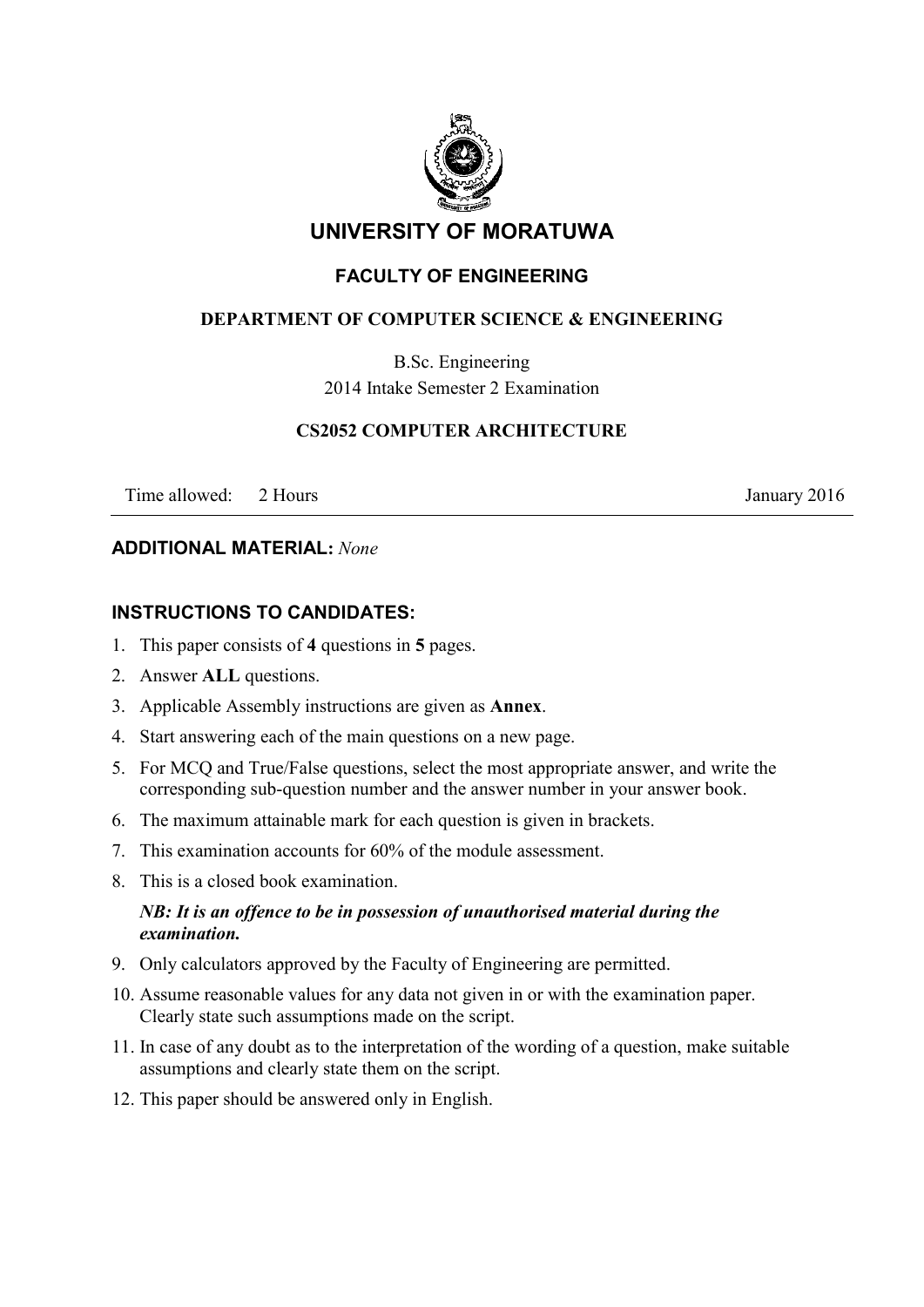### **Question 1 [25 marks]**

Figure 1 shows the block diagram of a simple microprocessor (a.k.a. nano-processor). Answer following questions based on Figure 1.



Figure 1 – High-level diagram of the microprocessor.

- (i) "This microprocessor design is based on the Von Neumann architecture". [1 mark] True False
- (ii) What is the size of the Program Counter (i.e., number of bits *n* in Figure 1)? [2 marks]
	- a)  $4.52 \text{ bits}$  b)  $5 \text{ bits}$
	- c)  $5.61 \text{ bits}$  d)  $6 \text{ bits}$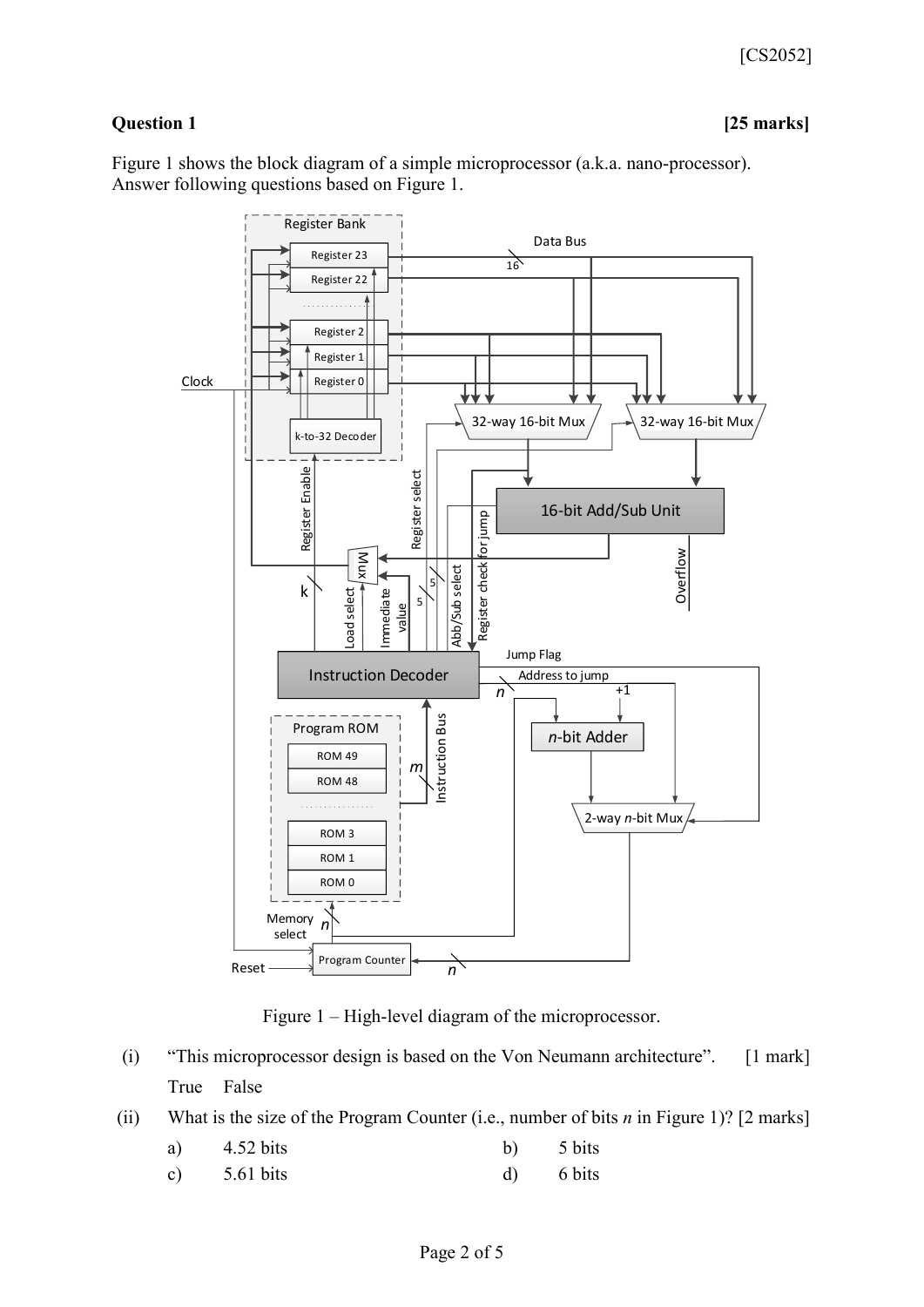(iii) How many bits are required to select a register from the Register Bank (i.e., number of bits *k* in Figure 1)? [2 marks]

| a) | 4.52 bits              | b) 5 bits   |
|----|------------------------|-------------|
|    | c) $5.61 \text{ bits}$ | $d)$ 6 bits |

One of the instructions supported by the microprocessor can be defined as follows:

|                                   | <b>Instruction</b>                                             |                                                                                                                                                                              | SUB R1, R2                                            |                                                                                                                                                    |              |                                                                                                                                                                |                     |
|-----------------------------------|----------------------------------------------------------------|------------------------------------------------------------------------------------------------------------------------------------------------------------------------------|-------------------------------------------------------|----------------------------------------------------------------------------------------------------------------------------------------------------|--------------|----------------------------------------------------------------------------------------------------------------------------------------------------------------|---------------------|
|                                   | <b>Description</b>                                             |                                                                                                                                                                              |                                                       | Subtract registers R <sub>1</sub> and R <sub>2</sub> and store results on R <sub>1</sub> , i.e., $R_1 \nleq R_1 - R_2$ .<br>$R_1, R_2 \in [0, 31]$ |              |                                                                                                                                                                |                     |
|                                   |                                                                | <i>m</i> -bit instruction                                                                                                                                                    | 100                                                   | <i>k</i> -bits to indicate Register $R_1$                                                                                                          |              | $k$ -bits to indicate Register $R_2$                                                                                                                           | <b>XXX</b>          |
| (iv)                              |                                                                |                                                                                                                                                                              |                                                       | What is the word length of an instruction?                                                                                                         |              |                                                                                                                                                                | $[2 \text{ marks}]$ |
|                                   |                                                                | a)                                                                                                                                                                           | 10 bits                                               |                                                                                                                                                    | b)           | 14 bits                                                                                                                                                        |                     |
|                                   |                                                                | $\mathbf{c})$                                                                                                                                                                | 16 bits                                               |                                                                                                                                                    | d)           | 18 bits                                                                                                                                                        |                     |
| (v)                               |                                                                |                                                                                                                                                                              | Program ROM in bytes?                                 |                                                                                                                                                    |              | If the Program ROM can store 50 such instructions, what is the total capacity of the                                                                           | $[2 \text{ marks}]$ |
|                                   |                                                                | a)                                                                                                                                                                           | 100 bytes                                             |                                                                                                                                                    | b)           | 113 bytes                                                                                                                                                      |                     |
|                                   |                                                                | $\mathbf{c})$                                                                                                                                                                | 800 byes                                              |                                                                                                                                                    | d)           | 900 bytes                                                                                                                                                      |                     |
| (vi)                              |                                                                |                                                                                                                                                                              | Above 16-bit Add/Subtract unit cannot be built using: |                                                                                                                                                    |              |                                                                                                                                                                | $[2 \text{ marks}]$ |
|                                   |                                                                | a)                                                                                                                                                                           | 16 Full Adders                                        |                                                                                                                                                    | b)           | Four 4-bit RCAs                                                                                                                                                |                     |
|                                   |                                                                | $\mathbf{c})$                                                                                                                                                                |                                                       | 15 Full Adders and 1 Half Adder                                                                                                                    | $\mathbf{d}$ | 32 Half Adders                                                                                                                                                 |                     |
|                                   | Write the machine code for the following instruction.<br>(vii) |                                                                                                                                                                              |                                                       |                                                                                                                                                    |              | $\lceil 3 \text{ marks} \rceil$                                                                                                                                |                     |
|                                   |                                                                | SUB 0x12, 0x07                                                                                                                                                               |                                                       |                                                                                                                                                    |              |                                                                                                                                                                |                     |
| (viii)                            |                                                                | Briefly explain how the above instruction can be implemented on the microprocessor.<br>Clearly identify what components to activate and how to activate them.<br>$[7$ marks] |                                                       |                                                                                                                                                    |              |                                                                                                                                                                |                     |
| (ix)                              |                                                                |                                                                                                                                                                              |                                                       |                                                                                                                                                    |              | Briefly discuss to whether we can extend the proposed microprocessor to have a 2-<br>stage pipeline with "instruction fetch" and "instruction execute" stages. | $[4$ marks]         |
|                                   |                                                                |                                                                                                                                                                              |                                                       |                                                                                                                                                    |              |                                                                                                                                                                |                     |
| <b>Question 2</b><br>$[25$ marks] |                                                                |                                                                                                                                                                              |                                                       |                                                                                                                                                    |              |                                                                                                                                                                |                     |
|                                   | (1)                                                            |                                                                                                                                                                              |                                                       |                                                                                                                                                    |              | Show the schematic diagram of a 1 to 8 demultiple ver built using two 1 to 4                                                                                   |                     |

- (i) Show the schematic diagram of a 1-to-8 demultiplexer built using two 1-to-4 demultiplexers and other basic logic components. [3 marks]
- (ii) A 3-bit counter has the following state transitions:

 $001 \rightarrow 010 \rightarrow 100 \rightarrow 000 \rightarrow 001 \rightarrow 010 \rightarrow 100 \rightarrow 000 \rightarrow \dots$ 

Show the schematic diagram of this counter built using T Flip Flops. Your answer should include the truth table, Karnaugh Maps, and schematic diagram. [11 marks]

- (iii) Using the 2's Complement calculate **63 – 71**. Note that registers are 8-bit. [3 marks]
- (iv) Represent 2.718 using Single Precision, IEEE Floating Point standard. [4 marks]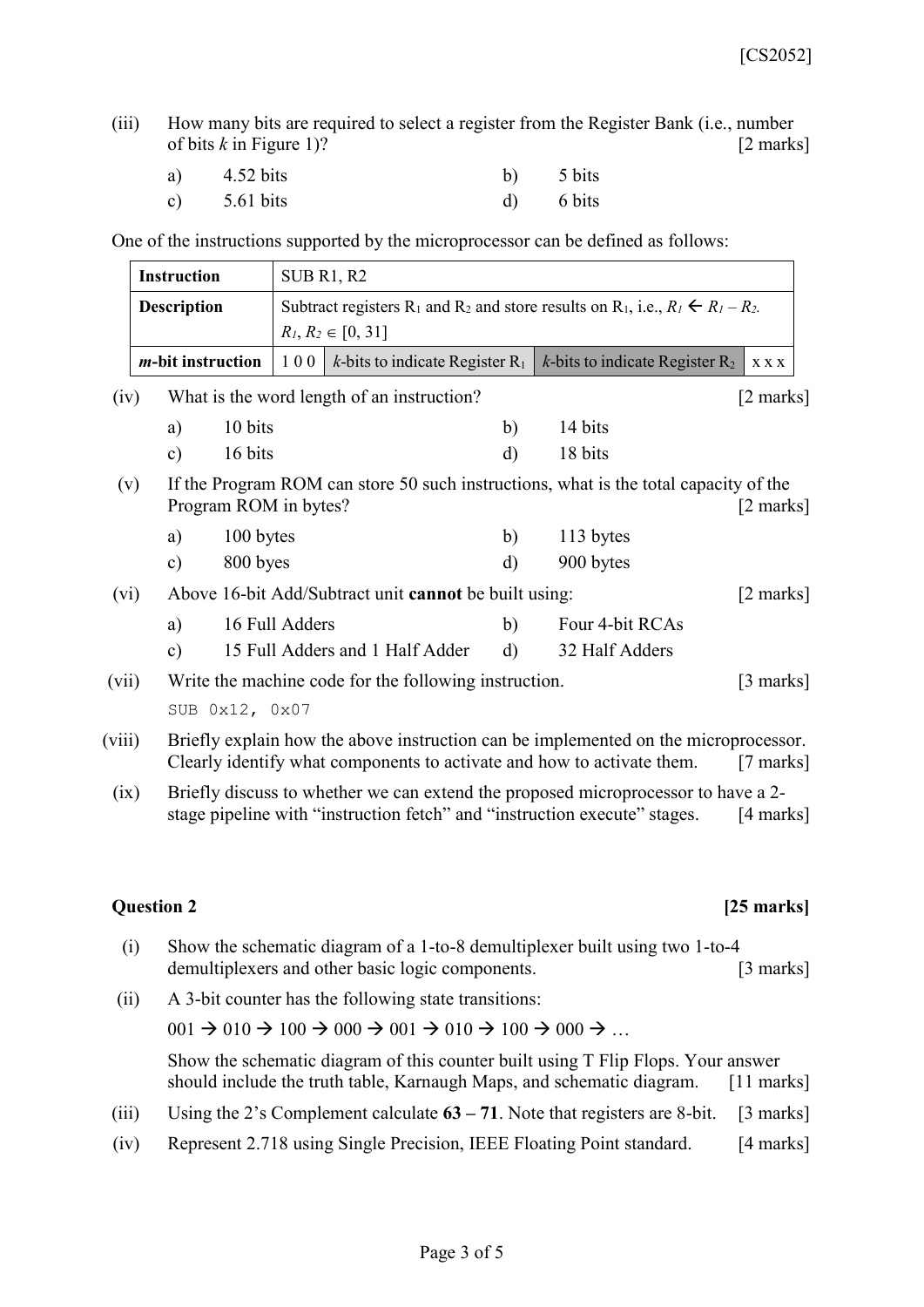Hint: Single Precision standard has a 23-bit mantissa, 8-bit exponent, and 1-bit sign. The exponent is calculated as  $E = e + 127$ .

(v) For a given application, 40% of the instructions require memory access. Instruction miss rate is 2% and data miss rate is 4%. An instruction can be executed in 1 clock cycle. L1 cache access time is approximately 5 clock cycles while the L1 miss penalty is 64 clock cycles.

| 1. What is the average memory access time for instructions? |                    |    |                 | $[2 \text{ marks}]$ |
|-------------------------------------------------------------|--------------------|----|-----------------|---------------------|
| a)                                                          | 1.28 clock cycles  | b) | 5 clock cycles  |                     |
| C)                                                          | 6.28 clock cycles  | d) | 64 clock cycles |                     |
| 2. What is the average memory access time for data?         |                    |    |                 |                     |
| a)                                                          | 1.024 clock cycles | b) | 2 clock cycles  |                     |
| $\mathbf{c}$ )                                              | 3.024 clock cycles | d) | 5 clock cycles  |                     |

#### **Question 3 [25 marks]**

(i) Given two integers *x* and *y*, write an Assembly program to identify the minimum value, i.e.,  $min(x, y)$ . For example, if  $x = 3$  and  $y = 7$  a designated register should contain 3. Provide comments for your code. [13 marks]

Assume microprocessor has 20, 8-bit general purpose registers labelled as R1, R2, … R20.  $x, y \in [1, 127]$ . It is ok to assume x and y are already stored in two of the general purpose registers. Use only the instruction set given as Annex.

- (ii) Briefly discuss which I/O technique among Pooling, Interrupt Driven, or Direct Memory Access (DMA) is most suitable for the following applications. [4 x 2 marks]
	- 1. When you order food at a fast food restaurant you are given a number. Orders are processed on the First Come First Serve (i.e., FIFO) basis. Then once your order is ready, your order number is to be displayed using a *counter* that uses three 7-segement displays. When your number is displayed you go and pick up the food.

You are required to design a simple embedded system to control this *counter*, which typically needs an increment button and a reset button.

- 2. A Time and Attendance (T&A) system to be developed to record the arrival and leaving time of employees. When an employee arrives, he/she enters the 4-digit employee ID (via a key pad) and press the *arrive* button. When he/she leaves, again the 4-digit ID is entered followed by the *leave* button. Rest of the time the T&A system is expected to update relevant database records such as whether an employee is present on a given day, how many hours he/she worked, number of leaves taken, and calculate overtime.
- (iii) How would you improve the following program to benefit from spatial and/or temporal locality in caching? Discuss while presenting an optimized program.

*A* and *b* are two  $n \times n$  matrices. Memory layout is row major. [4 marks]

```
for (i= 0; i < n; i++)for (j = 0; j < n; j++)a[j][i] = b[j][i] + 2
```